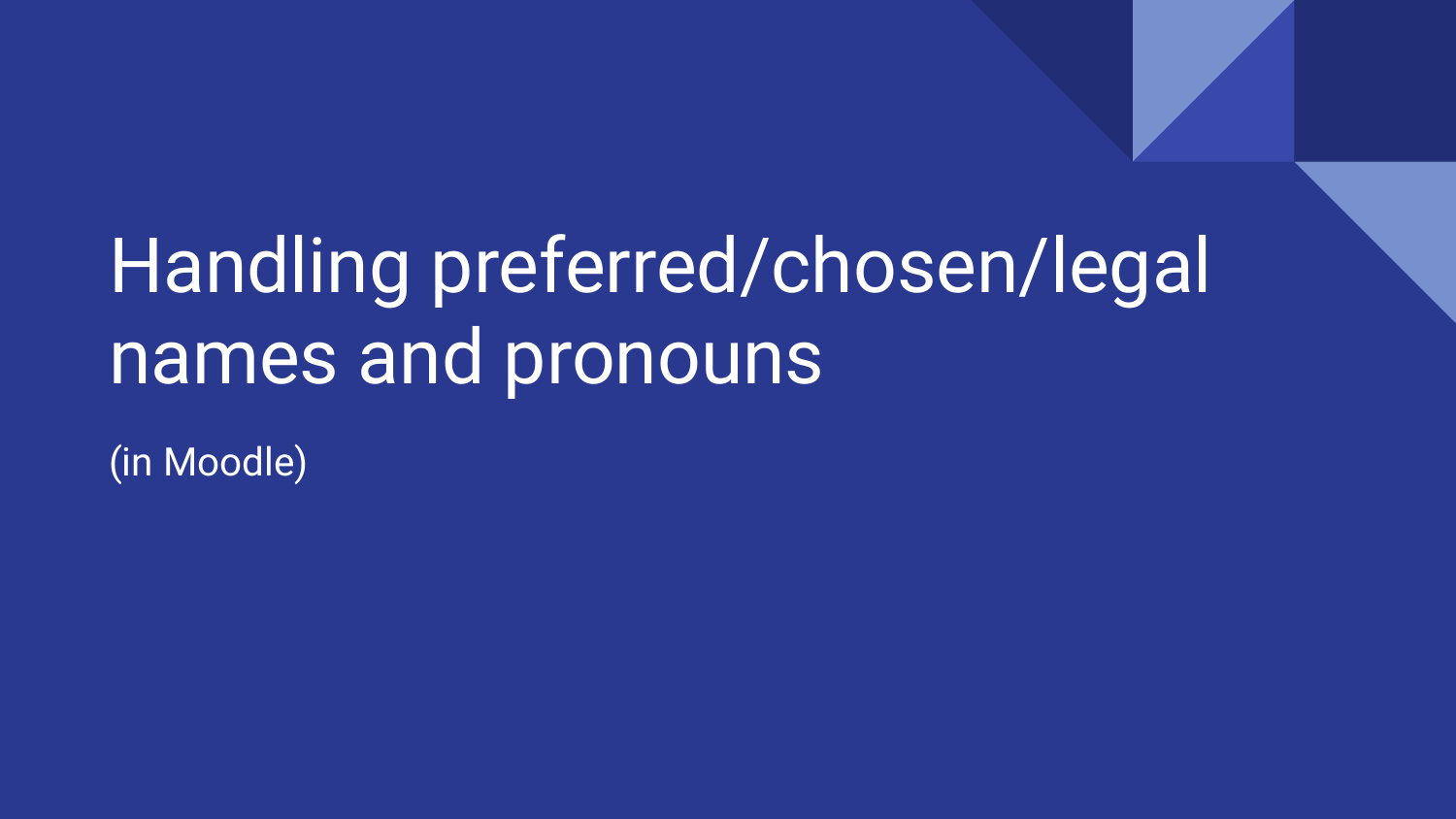#### Key questions to consider

- 1. What types of identity data does the institution manage?
- 2. Who makes decisions about identity at your institution?
- 3. Where does that data come from?
- 4. What types of identity data does each downstream application need?
- 5. Who should have access to identity data?
- 6. How can we manage that data in Moodle?

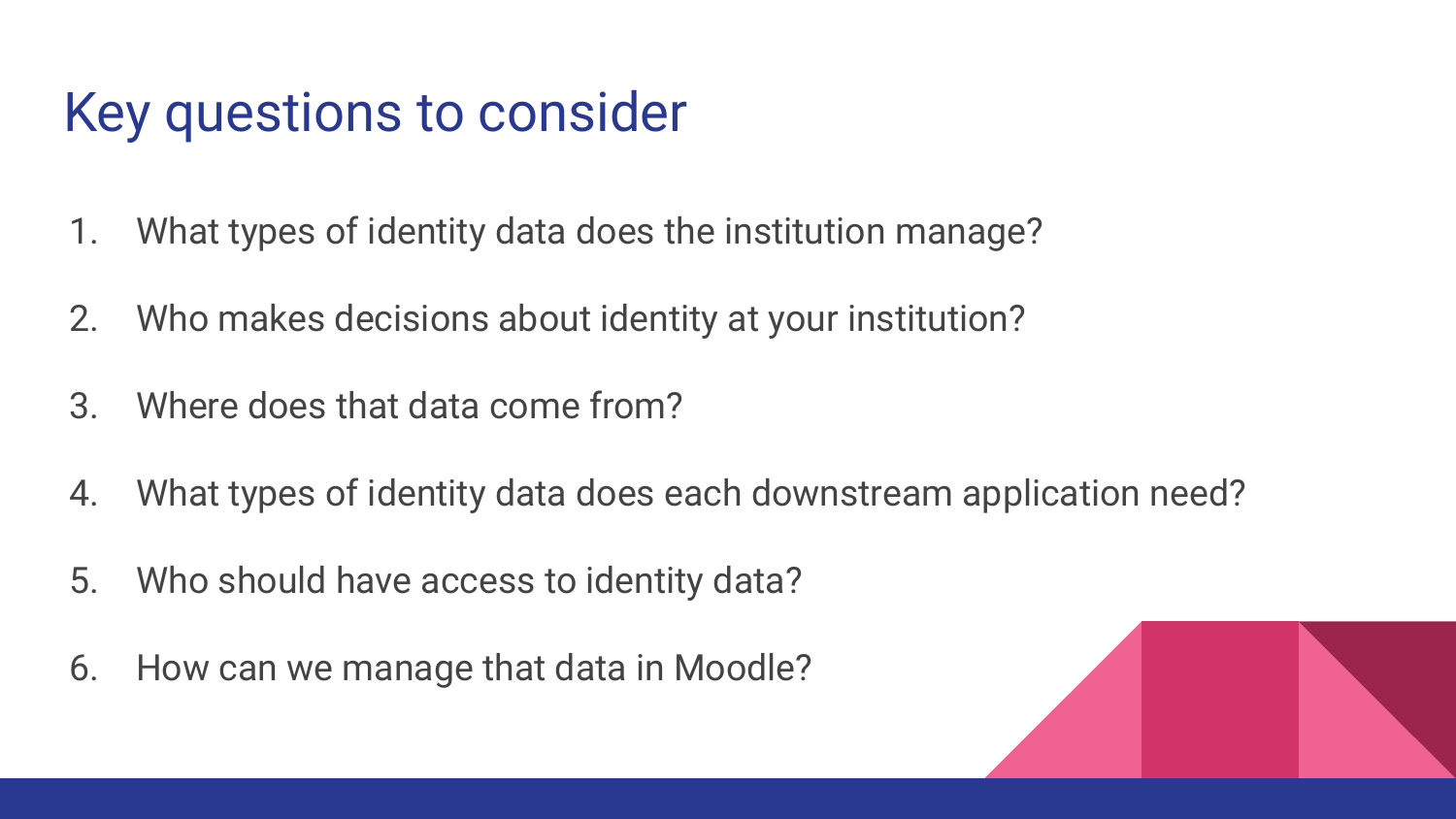# Types of identity data

- Names: legal, preferred, professional, chosen
- Pronouns
- Gender identity
- Course enrollments
- ID photos
- Phone numbers

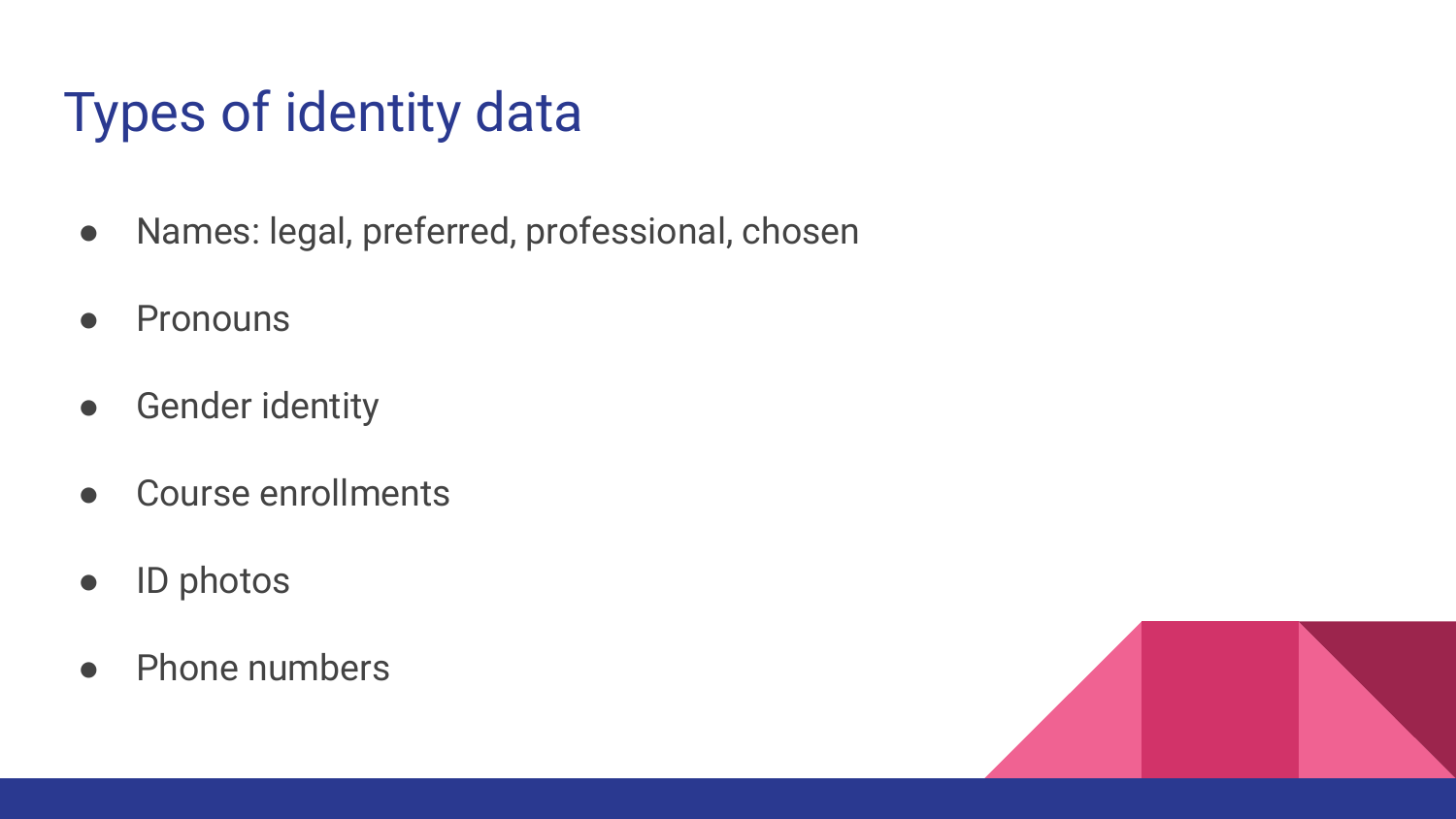### Who makes decisions about identity data?

- Information Technology
- Registrar's Office
- Provost's Office
- Human Resources
- Alumni Office
- Dining Services
- Health Services
- Athletics
- Campus Security
- Legal
- Dean of Students
- Advising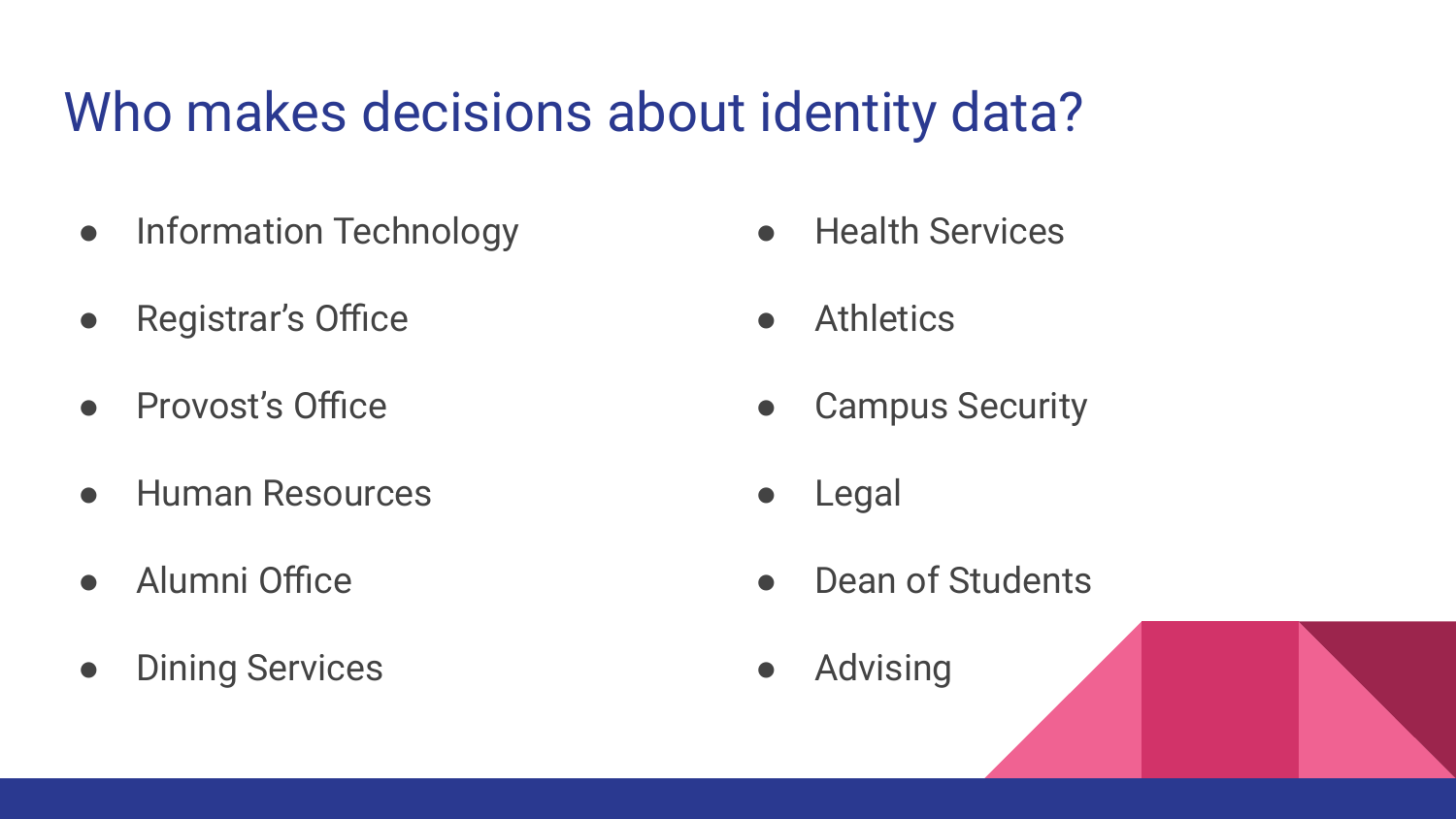### Sources of identity data

- Student information system / ERP
- Department-specific customer relationship management software (CRM)
- Downstream client applications
- Authentication / authorization platform
- Housing software
- ID card system

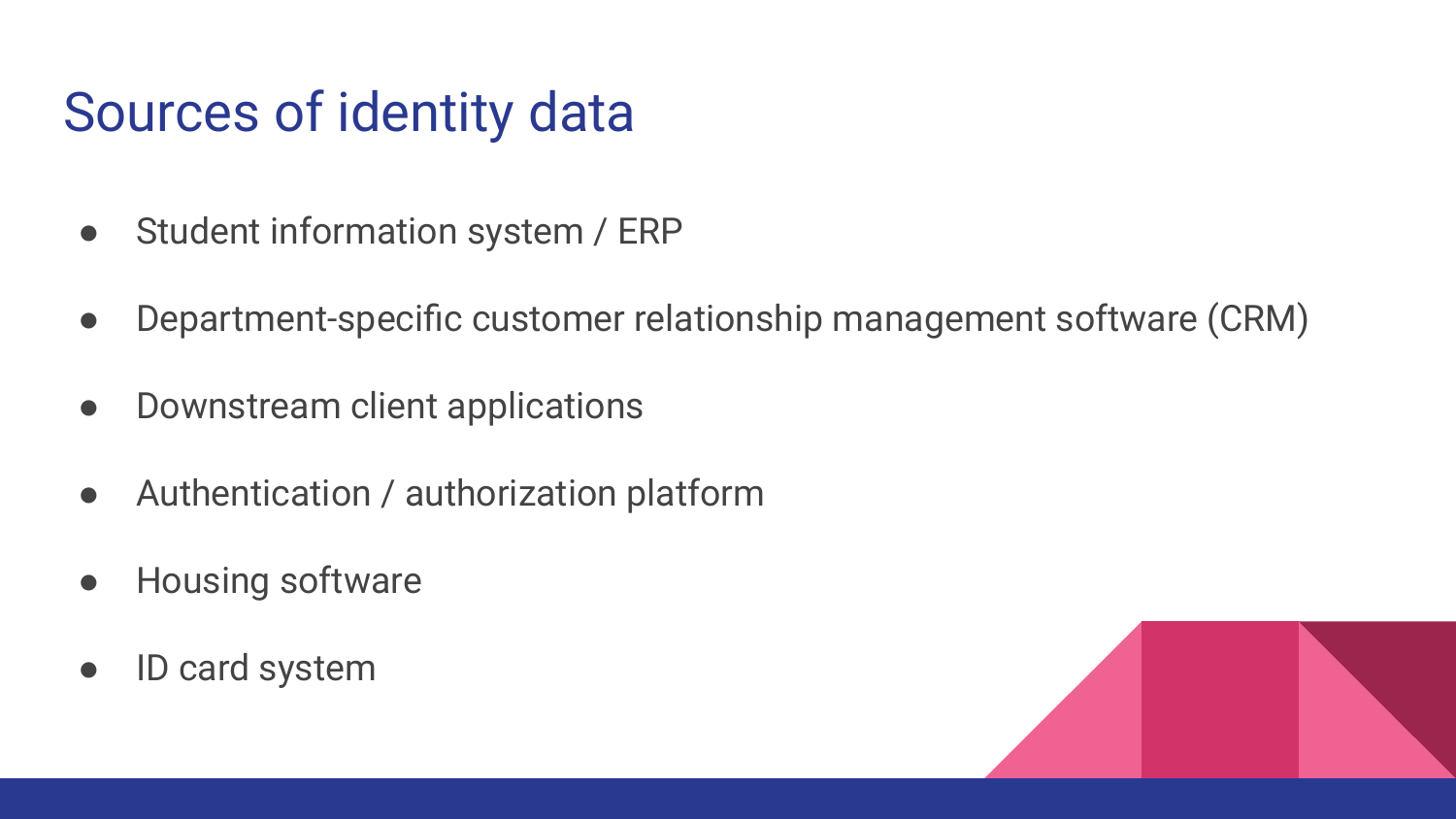#### Supported vs needed

- Not all supported fields are required for an application to function
- Consider allowing choice where possible
- Legal name vs preferred name

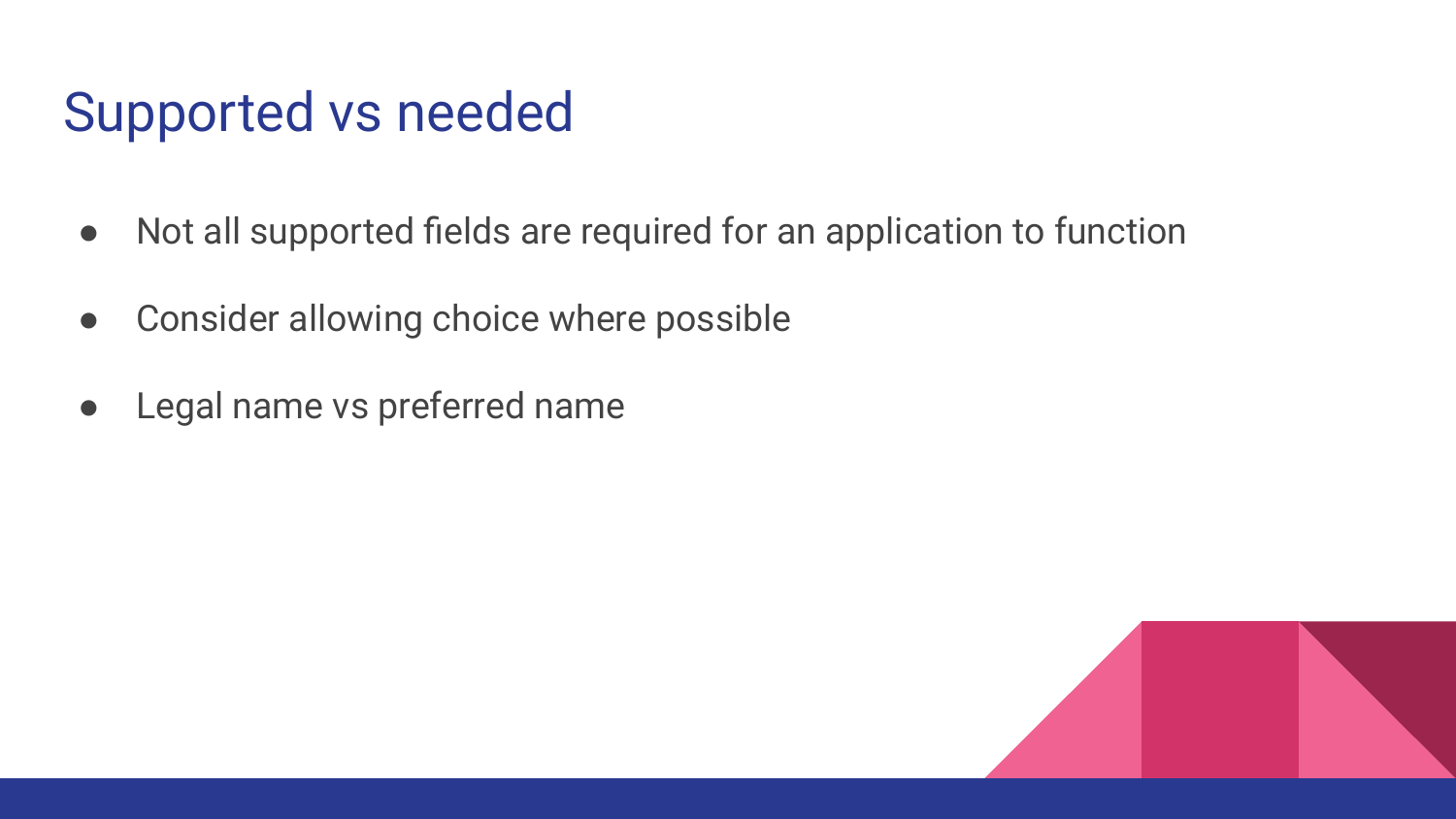#### Access to identity data

- What do you *really* need to do your job?
- What do you need to identify a student?
- What question are you trying to answer?

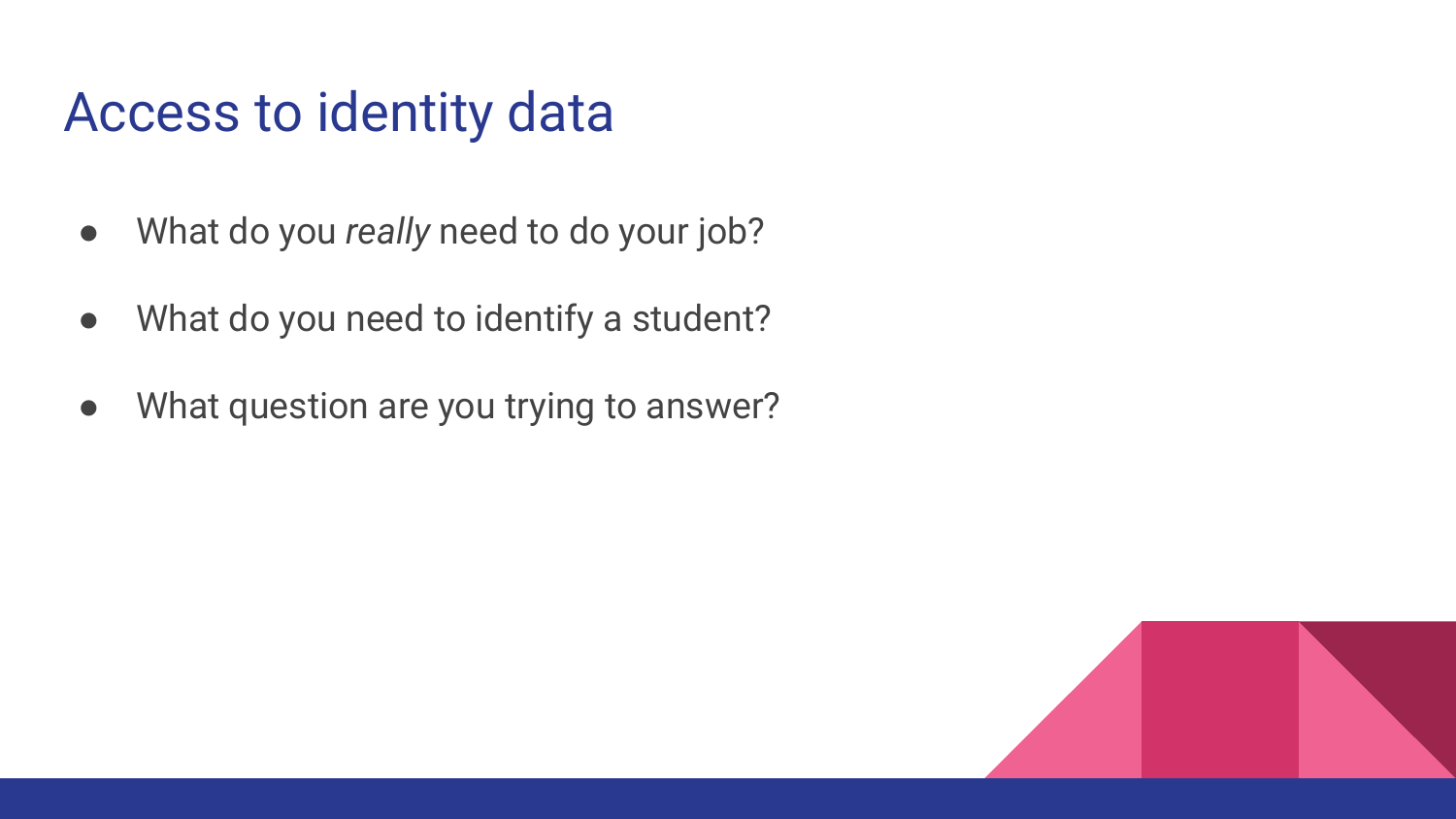# Right, Moodle

- Moodle *needs* a first name, last name, and email address
- Moodle is traditionally gender-agnostic
- Moodle has custom profile fields
- Mapping custom profile fields to the SIS is an institution-specific challenge
- Exposing those custom profile fields has been difficult...

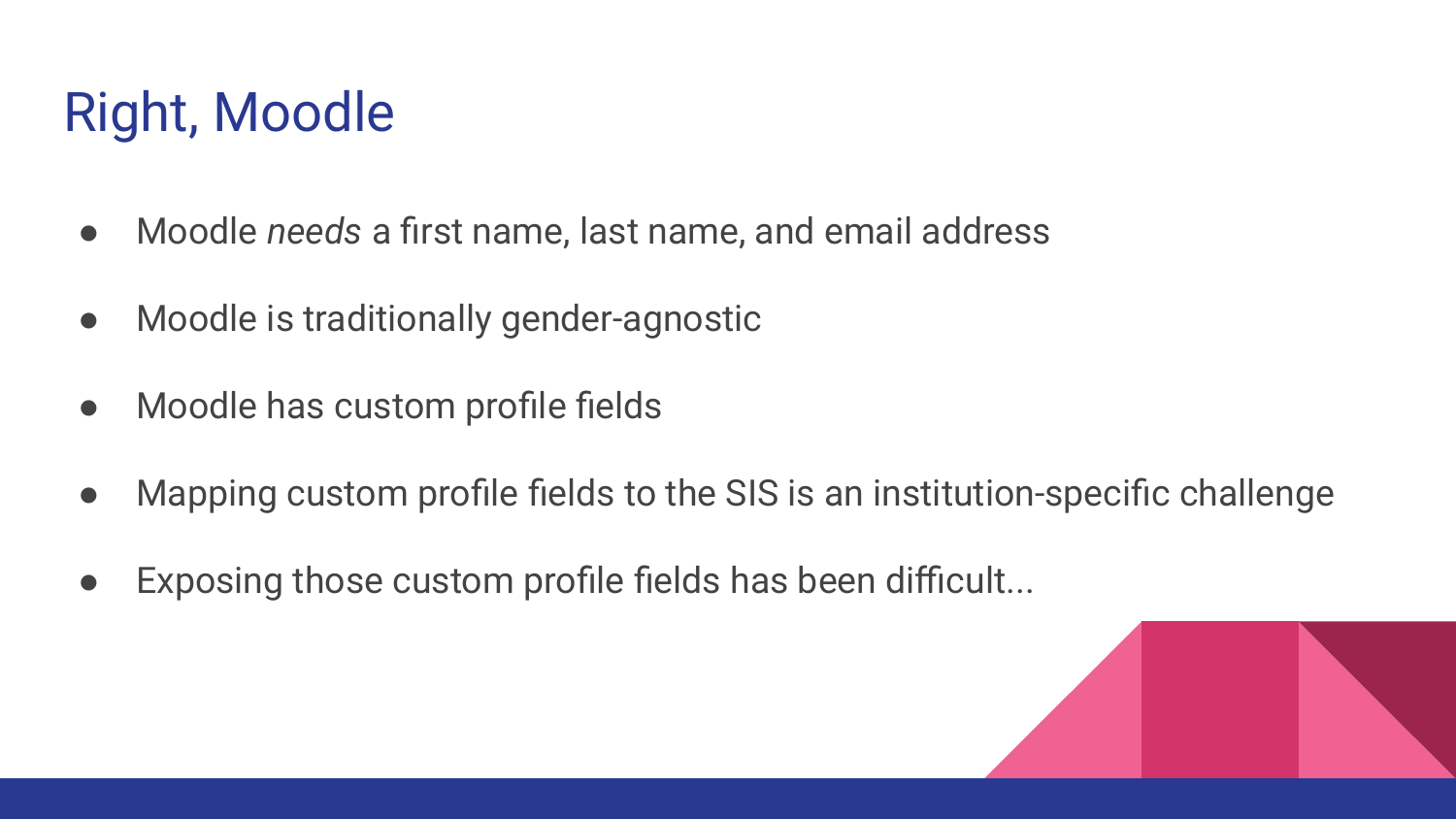| <b>First name / Surname</b><br>$\blacktriangle$ | <b>Email address</b>           | <b>Pronouns</b> | <b>Roles</b> | Groups       | Last access to<br>course | <b>Status</b> |  |
|-------------------------------------------------|--------------------------------|-----------------|--------------|--------------|--------------------------|---------------|--|
|                                                 |                                |                 |              |              |                          |               |  |
| <b>Kristi Burch</b>                             | kristi.burch@centre.edu        | she/her/hers    | Teacher      | No<br>groups | 1 day 4 hours            | Active 0 0    |  |
| <b>Andrew Ruether</b>                           | aruethe2@swarthmore.edu he/his |                 | Teacher      | No<br>groups | 4 hours 1 min            | Active 1      |  |

...until Moodle 3.11 added custom identity field support.